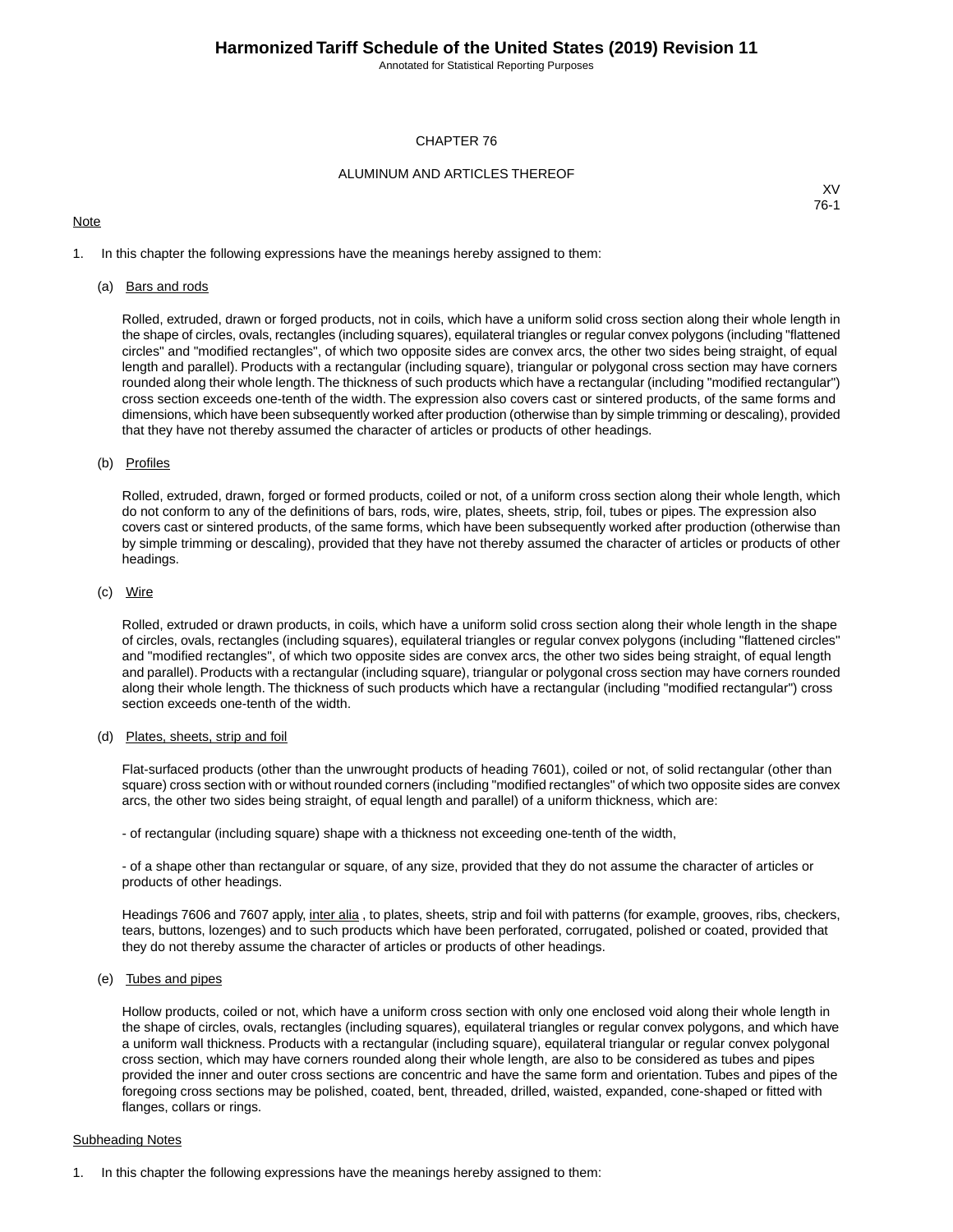Annotated for Statistical Reporting Purposes

Subheading Notes (con.) XV 76-2

### (a) Aluminum, not alloyed

Metal containing by weight at least 99 percent of aluminum, provided that the content by weight of any other element does not exceed the limit specified in the following table:

|  | TABLE - Other elements |  |
|--|------------------------|--|
|--|------------------------|--|

| Element                              | Limiting content percent by<br>weight |
|--------------------------------------|---------------------------------------|
| $Fe + Si$ (iron plus silicon)        |                                       |
| Other elements <sup>(1)</sup> , each | $0.1^{(2)}$                           |

(1) Other elements are, for example, Cr, Cu, Mg, Mn, Ni, Zn.

 $^{(2)}$  Copper is permitted in a proportion greater than 0.1 percent but not more than 0.2 percent, provided that neither the chromium nor manganese content exceeds 0.05 percent.

#### (b) Aluminum alloys

Metallic substances in which aluminum predominates by weight over each of the other elements, provided that:

- (i) The content by weight of at least one of the other elements or of iron plus silicon taken together is greater than the limit specified in the foregoing table; or
- (ii) The total content by weight of such other elements exceeds 1 percent.
- 2. Notwithstanding the provisions of chapter note 1(c), for the purposes of subheading 7616.91 the term "wire" applies only to products, whether or not in coils, of any cross-sectional shape, of which no cross-sectional dimension exceeds 6 mm.

### Additional U.S. Note

1. For the purposes of heading 7608, the rate of duty "Free (C)" appearing in the "Special" subcolumn applies only to tubes and pipes with attached fittings, suitable for conducting gases or liquids.

#### **Statistical Notes**

- l. For the purposes of this chapter, the term "aluminum vanadium master alloy" refers to aluminum alloys which contain by weight 20 percent or more of vanadium.
- 2. For the purposes of this chapter, the term "aluminum can stock" refers to sheets and strip in coils, of alloys of aluminum in which either manganese or magnesium is the predominant alloying element, not painted, over 0.175 mm but not over 0.432 mm in thickness, and over 254 mm in width, comprising "body stock and "lid stock" as specified below:
	- (a) The term "body stock" refers to aluminum can stock having manganese as the predominant alloying element and having a minimum tensile strength of 262 MPa; and
	- (b) The term "lid stock" refers to aluminum can stock having magnesium as the predominant alloying element and having a minimum tensile strength of 345 MPa.
- 3. For the purposes of statistical reporting number 7601.20.9080, "sheet ingot" (slabs) refers to aluminum alloys with a rectangular cross-section suitable to be manufactured into other products.
- 4. For the purposes of statistical reporting number 7601.20.9085, "foundry ingot" refers to large castings of aluminum alloys of various shapes other than sheets or slabs to be melted for further processing.
- 5. For the purposes of statistical reporting numbers 7604.29.3030, 7604.29.5020 and 7606.12.3015, "high-strength heat-treatable alloys" refers to aluminum containing by weight 7.0 percent or less of copper or 10.0 percent or less of zinc, and/or designated as series 2xxx and 7xxx (except 7072) in the Aluminum Association's specifications of registered alloys.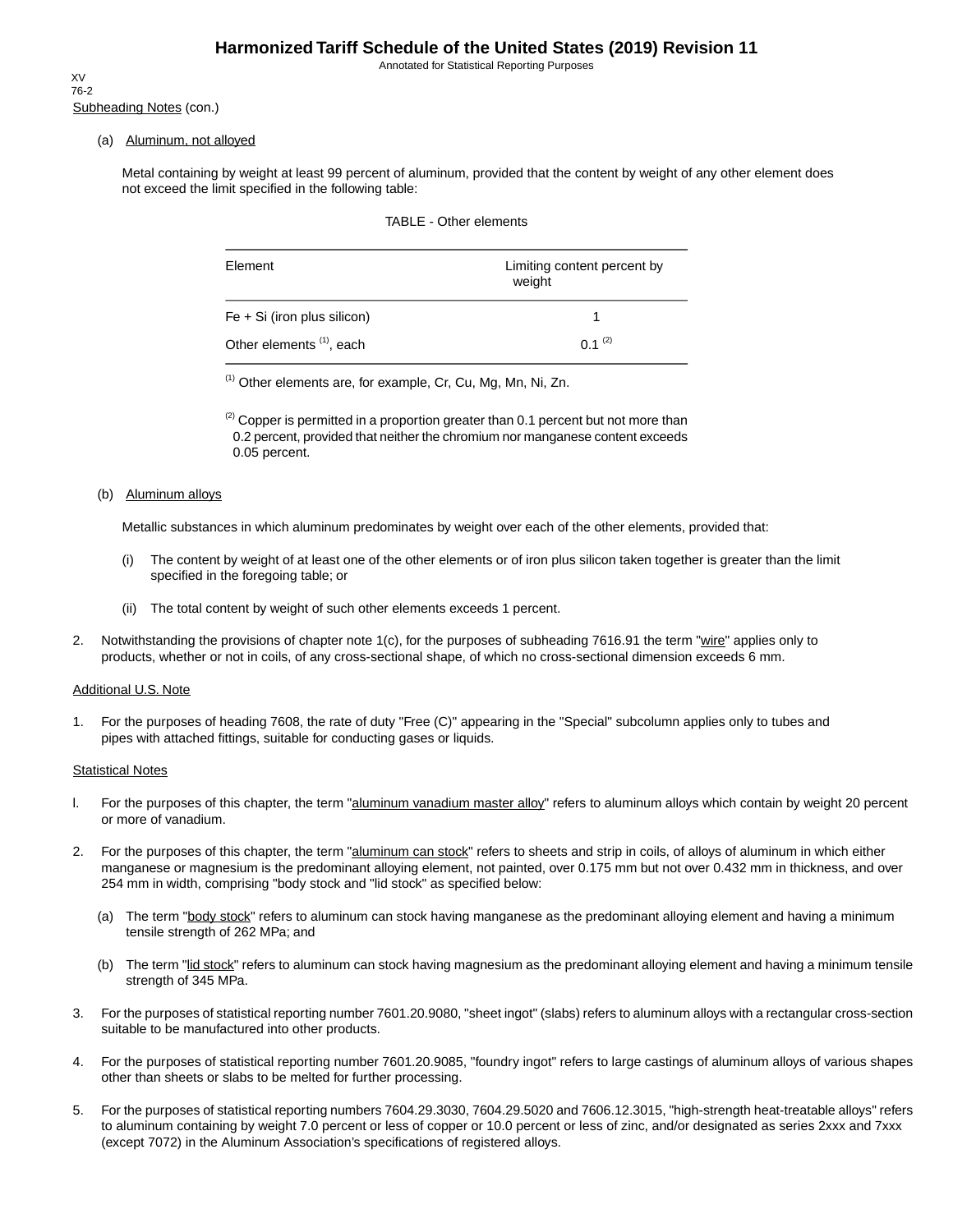Annotated for Statistical Reporting Purposes

Statistical Notes (con.)

6. For the purposes of statistical reporting numbers 7604.29.3060, 7604.29.5050 and 7606.12.3025, "heat-treatable industrial alloys" refers to aluminum containing by weight 3.0 percent or less of magnesium and 3.0 or less of silicon, and/or are designated as series 6xxx in the Aluminum Association's specifications of registered alloys.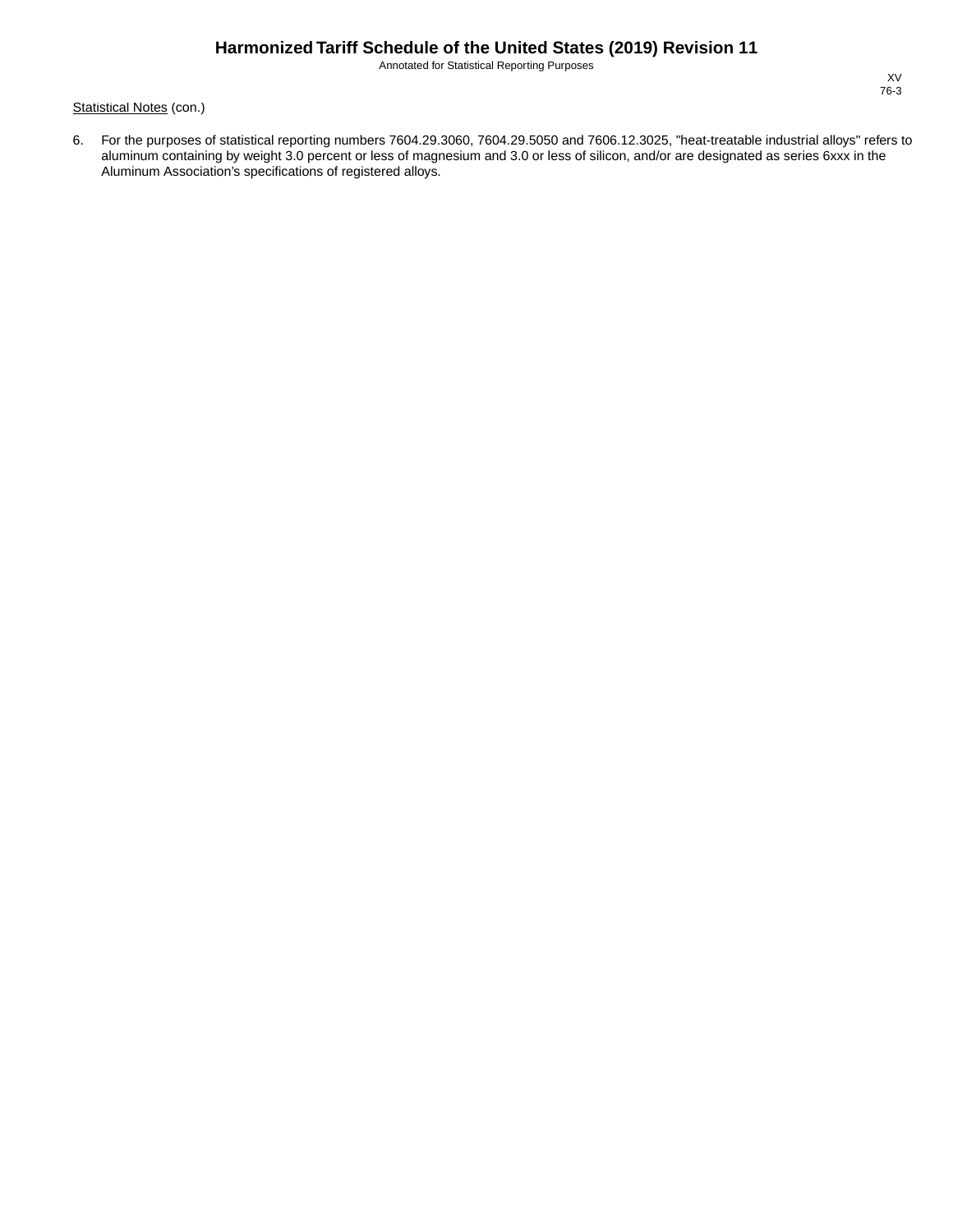Annotated for Statistical Reporting Purposes

| Heading/                         | Stat.       |                                                                                                                                                                      | Unit           |                       | Rates of Duty                                                                                     |       |
|----------------------------------|-------------|----------------------------------------------------------------------------------------------------------------------------------------------------------------------|----------------|-----------------------|---------------------------------------------------------------------------------------------------|-------|
| Subheading                       | Suf-<br>fix | <b>Article Description</b>                                                                                                                                           | of<br>Quantity | General               | 1<br>Special                                                                                      | 2     |
| 7601<br>7601.10<br>7601.10.30 00 |             | Unwrought aluminum:<br>Aluminum, not alloyed:<br>Of uniform cross section throughout its length, the least<br>cross-sectional dimension of which is not greater than |                |                       | Free (A, AU, BH,<br>CA, CL, CO, D, E,<br>IL, JO, KR, MA,<br>MX, OM, P, PA,<br>PE, SG)             | 18.5% |
| 7601.10.60                       |             |                                                                                                                                                                      |                |                       |                                                                                                   | 11%   |
|                                  | 30          | Of greater than 99.8 percent aluminum  kg                                                                                                                            |                |                       |                                                                                                   |       |
|                                  | 90          |                                                                                                                                                                      |                |                       |                                                                                                   |       |
| 7601.20<br>7601.20.30            | 00          | Aluminum alloys:<br>Of uniform cross section throughout its length, the least<br>cross-sectional dimension of which is not greater than                              |                |                       |                                                                                                   |       |
|                                  |             | Other:                                                                                                                                                               |                |                       | Free (A, AU, BH,<br>CA, CL, CO, D, E,<br>IL, JO, KR, MA,<br>MX, OM, P, PA,<br>PE, SG)             | 18.5% |
| 7601.20.60 00                    |             | Containing 25 percent or more by weight of                                                                                                                           |                |                       |                                                                                                   |       |
|                                  |             |                                                                                                                                                                      |                |                       | Free (A+, AU, BH,<br>CA, CL, CO, D, E,<br>IL, JO, KR, MA,<br>MX, OM, P, PA,<br>PE, SG)            | 25%   |
| 7601.20.90                       |             |                                                                                                                                                                      |                | Free <sup>1/</sup>    |                                                                                                   | 10.5% |
|                                  | 30          |                                                                                                                                                                      |                |                       |                                                                                                   |       |
|                                  |             | Other:                                                                                                                                                               |                |                       |                                                                                                   |       |
|                                  | 45          | Of uniform circular cross section<br>throughout its length, not in coils kg                                                                                          |                |                       |                                                                                                   |       |
|                                  | 60          | Other, containing 0.03 percent or more by<br>weight of lead (secondary aluminum) kg                                                                                  |                |                       |                                                                                                   |       |
|                                  | 75          | Other:                                                                                                                                                               |                |                       |                                                                                                   |       |
|                                  | 80          |                                                                                                                                                                      |                |                       |                                                                                                   |       |
|                                  | 85          | Sheet ingot (slab) of a kind described<br>instatistical note 3 to this chapter kg<br>Foundry ingot of a kind described in                                            |                |                       |                                                                                                   |       |
|                                  |             | statistical note 4 to this chapter kg                                                                                                                                |                |                       |                                                                                                   |       |
|                                  | 95          |                                                                                                                                                                      |                |                       |                                                                                                   |       |
| 7602.00.00                       |             |                                                                                                                                                                      |                |                       |                                                                                                   | Free  |
|                                  | 30          |                                                                                                                                                                      |                | Free <sup>27</sup>    |                                                                                                   |       |
|                                  | 90          |                                                                                                                                                                      |                |                       |                                                                                                   |       |
|                                  |             |                                                                                                                                                                      |                |                       |                                                                                                   |       |
| 7603<br>7603.10.00 00            |             | Aluminum powders and flakes:                                                                                                                                         |                |                       | Free (A, AU, BH,                                                                                  | 45%   |
|                                  |             |                                                                                                                                                                      |                | $.15\%$ <sup>2/</sup> | CA, CL, CO, D, E,<br>IL, JO, MA, MX,<br>OM, P, PA, PE,<br>SG)<br>1% (KR)                          |       |
| 7603.20.00 00                    |             |                                                                                                                                                                      |                |                       | Free (A, AU, BH,<br>CA, CL, CO, D, E,<br>IL, JO, MA, MX,<br>OM, P, PA, PE,<br>SG)<br>$0.7\%$ (KR) | 11%   |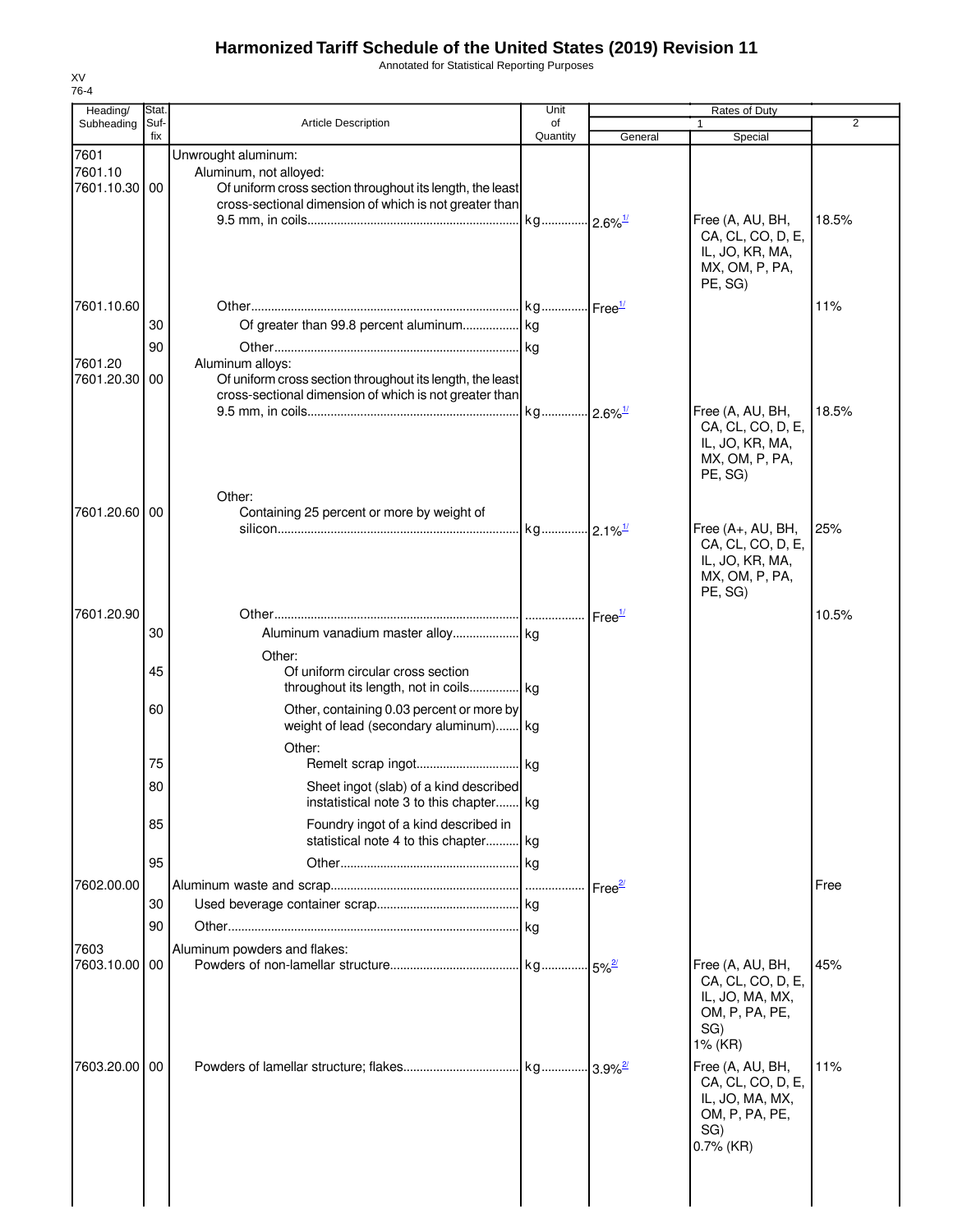Annotated for Statistical Reporting Purposes

| Heading/                 | Stat.       |                                                                                          | Unit           |                     | Rates of Duty                                                                                     |                |
|--------------------------|-------------|------------------------------------------------------------------------------------------|----------------|---------------------|---------------------------------------------------------------------------------------------------|----------------|
| Subheading               | Suf-<br>fix | Article Description                                                                      | of<br>Quantity | General             | 1<br>Special                                                                                      | $\overline{2}$ |
| 7604<br>7604.10          |             | Aluminum bars, rods and profiles:<br>Of aluminum, not alloyed:                           |                |                     |                                                                                                   |                |
| 7604.10.10 00            |             |                                                                                          |                |                     | Free (A, AU, BH,<br>CA, CL, CO, D, E,<br>IL, JO, MA, MX,<br>OM, P, PA, PE,<br>SG)<br>1% (KR)      | 45%            |
| 7604.10.30 00            |             | Bars and rods:                                                                           |                |                     | Free (A, AU, BH,<br>CA, CL, CO, D, E,<br>IL, JO, KR, MA,<br>MX, OM, P, PA,<br>PE, SG)             | 11%            |
| 7604.10.50 00            |             |                                                                                          |                |                     | Free (A, AU, BH,<br>CA, CL, CO, D, E,<br>IL, JO, MA, MX,<br>OM, P, PA, PE,<br>SG)<br>$0.6\%$ (KR) | 13.5%          |
| 7604.21.00 00            |             | Of aluminum alloys:                                                                      |                |                     | Free (A, AU, BH,<br>CA, CL, CO, D, E,<br>IL, JO, KR, MA,<br>MX, OM, P, PA,<br>PE, SG)             | 15.5%          |
| 7604.29<br>7604.29.10 00 |             | Other:                                                                                   |                |                     | Free (A, AU, BH,<br>CA, CL, CO, D, E,<br>IL, JO, MA, MX,<br>OM, P, PA, PE,<br>SG)<br>1% (KR)      | 45%            |
| 7604.29.30               |             | Bars and rods:                                                                           |                |                     | Free (A, AU, BH,<br>CA, CL, CO, D, E,<br>IL, JO, KR, MA,<br>MX, OM, P, PA,<br>PE, SG)             | 11%            |
|                          | 30          | High-strength heat-treatable alloys of a<br>kind described in statistical note 5 to this |                |                     |                                                                                                   |                |
|                          | 60          | Heat-treatable industrial alloys of a kind<br>described in statistical note 6 to         |                |                     |                                                                                                   |                |
| 7604.29.50               | 90          |                                                                                          |                | $3\%$ <sup>1/</sup> | Free (A, AU, BH,<br>CA, CL, CO, D, E,<br>IL, JO, KR, MA,<br>MX, OM, P, PA,<br>PE, SG)             | 13.5%          |
|                          | 20          | High-strength heat-treatable alloys of a<br>kind described in statistical note 5 to this |                |                     |                                                                                                   |                |
|                          | 50          | Heat-treatable industrial alloys of a kind<br>described in statistical note 6 to this    |                |                     |                                                                                                   |                |
|                          | 90          |                                                                                          |                |                     |                                                                                                   |                |
|                          |             |                                                                                          |                |                     |                                                                                                   |                |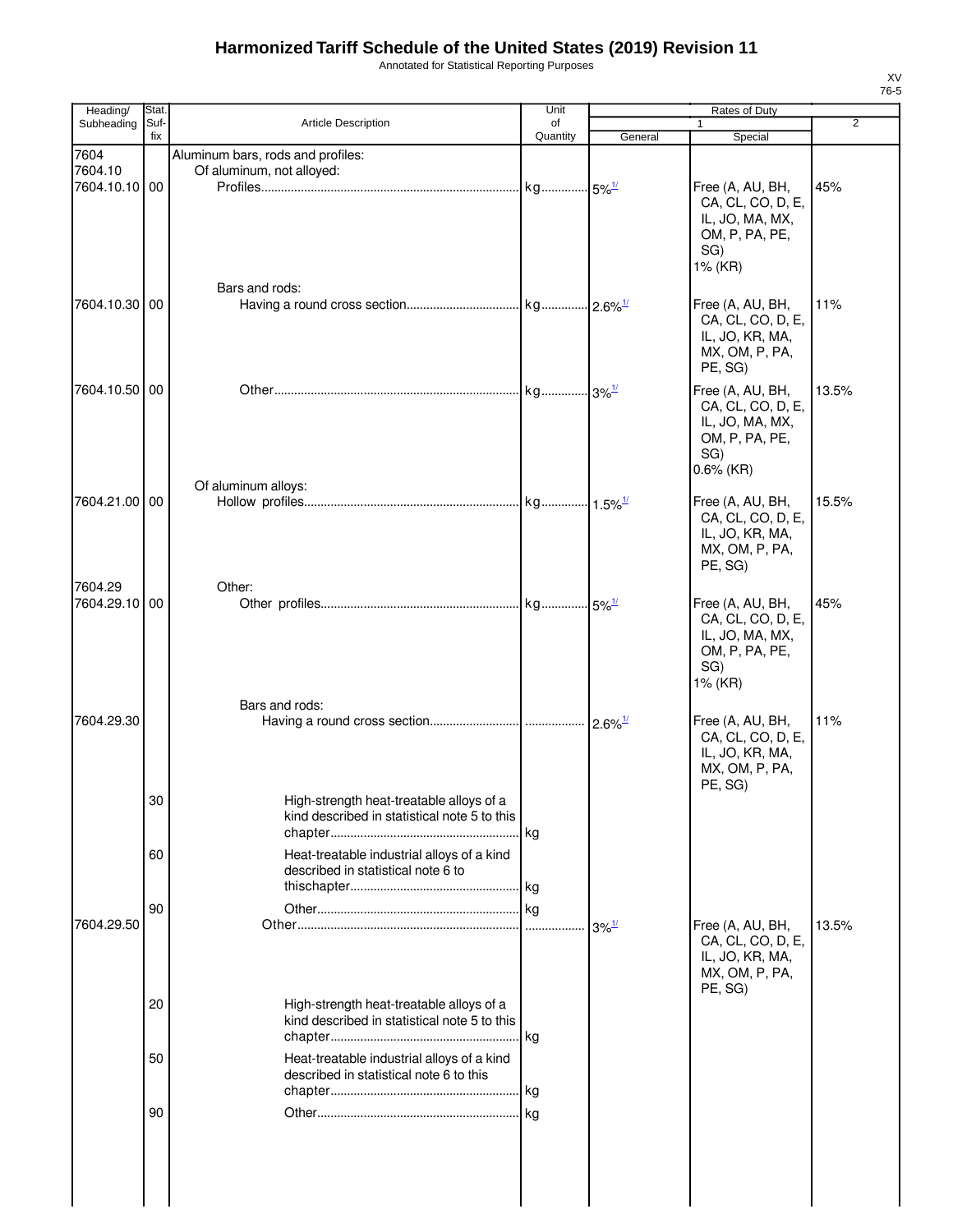Annotated for Statistical Reporting Purposes

| Heading/              | Stat. |                                                                                               | Unit     |                        | Rates of Duty                                                                                     |                |
|-----------------------|-------|-----------------------------------------------------------------------------------------------|----------|------------------------|---------------------------------------------------------------------------------------------------|----------------|
| Subheading            | Suf-  | Article Description                                                                           | of       |                        |                                                                                                   | $\overline{2}$ |
|                       | fix   |                                                                                               | Quantity | General                | Special                                                                                           |                |
| 7605<br>7605.11.00 00 |       | Aluminum wire:<br>Of aluminum, not alloyed:<br>Of which the maximum cross-sectional dimension |          | $-2.6\%$ <sup>1/</sup> | Free (A, AU, BH,                                                                                  | 11%            |
|                       |       |                                                                                               |          |                        | CA, CL, CO, D, E,<br>IL, JO, KR, MA,<br>MX, OM, P, PA,<br>PE, SG)                                 |                |
| 7605.19.00            | 00    | Of aluminum alloys:                                                                           |          |                        | Free (A, AU, BH,<br>CA, CL, CO, D, E,<br>IL, JO, MA, MX,<br>OM, P, PA, PE,<br>SG)<br>$0.8\%$ (KR) | 25%            |
| 7605.21.00            | 00    | Of which the maximum cross-sectional dimension                                                |          |                        |                                                                                                   |                |
|                       |       |                                                                                               |          | $2.6\%$ <sup>1/</sup>  | Free (A, AU, BH,<br>CA, CL, CO, D, E,<br>IL, JO, KR, MA,<br>MX, OM, P, PA,<br>PE, SG)             | 11%            |
| 7605.29.00 00         |       |                                                                                               |          |                        | Free (A, AU, BH,<br>CA, CL, CO, D, E,<br>IL, JO, MA, MX,<br>OM, P, PA, PE,<br>SG)<br>$0.8\%$ (KR) | 25%            |
| 7606                  |       | Aluminum plates, sheets and strip, of a thickness exceeding<br>$0.2$ mm:                      |          |                        |                                                                                                   |                |
|                       |       | Rectangular (including square):                                                               |          |                        |                                                                                                   |                |
| 7606.11<br>7606.11.30 |       | Of aluminum, not alloyed:                                                                     |          | $3\%$ <sup>1/</sup>    | Free (A, AU, BH,<br>CA, CL, CO, D, E,<br>IL, JO, KR, MA,<br>MX, OM, P, PA,<br>PE, SG)             | 13.5%          |
|                       | 30    | With a thickness of more than 6.3 mm kg                                                       |          |                        |                                                                                                   |                |
|                       | 60    |                                                                                               |          |                        |                                                                                                   |                |
| 7606.11.60            | 00    |                                                                                               |          |                        | Free (A, AU, BH,<br>CA, CL, CO, D, E,<br>IL, JO, KR, MA,<br>MX, OM, P, PA,<br>PE, SG)             | 9.5%           |
|                       |       |                                                                                               |          |                        |                                                                                                   |                |
|                       |       |                                                                                               |          |                        |                                                                                                   |                |
|                       |       |                                                                                               |          |                        |                                                                                                   |                |
|                       |       |                                                                                               |          |                        |                                                                                                   |                |
|                       |       |                                                                                               |          |                        |                                                                                                   |                |
|                       |       |                                                                                               |          |                        |                                                                                                   |                |
|                       |       |                                                                                               |          |                        |                                                                                                   |                |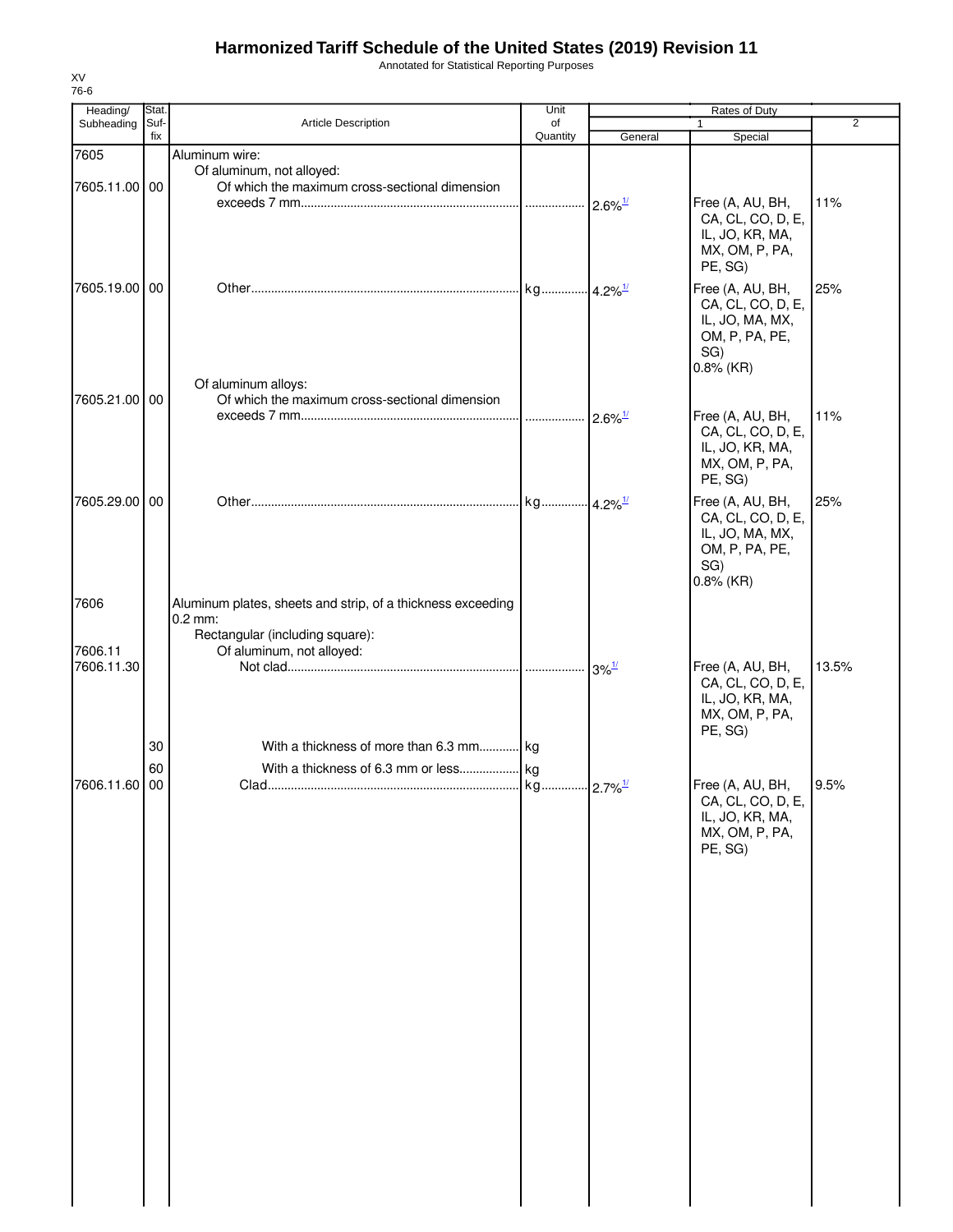Annotated for Statistical Reporting Purposes

| Heading/              | Stat.       |                                                                                       | Unit           |                       | Rates of Duty                         |                |
|-----------------------|-------------|---------------------------------------------------------------------------------------|----------------|-----------------------|---------------------------------------|----------------|
| Subheading            | Suf-<br>fix | Article Description                                                                   | of<br>Quantity | General               |                                       | $\overline{2}$ |
| 7606 (con.)           |             | Aluminum plates, sheets and strip, of a thickness exceeding                           |                |                       | Special                               |                |
|                       |             | 0.2 mm: (con.)                                                                        |                |                       |                                       |                |
|                       |             | Rectangular (including square): (con.)                                                |                |                       |                                       |                |
| 7606.12<br>7606.12.30 |             | Of aluminum alloys:                                                                   |                |                       | Free (A*, AU, BH,                     | 13.5%          |
|                       |             |                                                                                       |                |                       | CA, CL, CO, D, E,                     |                |
|                       |             |                                                                                       |                |                       | IL, JO, KR, MA,                       |                |
|                       |             |                                                                                       |                |                       | MX, OM, P, PA,                        |                |
|                       |             | With a thickness of more than 6.3 mm:                                                 |                |                       | PE, SG)                               |                |
|                       | 15          | High-strength heat-treatable alloys of a                                              |                |                       |                                       |                |
|                       |             | kind described in statistical note 5 to this                                          |                |                       |                                       |                |
|                       |             |                                                                                       | kg             |                       |                                       |                |
|                       | 25          | Heat-treatable industrial alloys of a kind<br>described in statistical note 6 to this |                |                       |                                       |                |
|                       |             |                                                                                       |                |                       |                                       |                |
|                       | 35          |                                                                                       |                |                       |                                       |                |
|                       |             | With a thickness of 6.3 mm or less:                                                   |                |                       |                                       |                |
|                       |             | Aluminum can stock:                                                                   |                |                       |                                       |                |
|                       | 45          |                                                                                       |                |                       |                                       |                |
|                       | 55<br>90    |                                                                                       |                |                       |                                       |                |
| 7606.12.60            | 00          |                                                                                       |                |                       | Free (A, AU, BH,                      | 30%            |
|                       |             |                                                                                       |                |                       | CA, CL, CO, D, E,                     |                |
|                       |             |                                                                                       |                |                       | IL, JO, MA, MX,                       |                |
|                       |             |                                                                                       |                |                       | OM, P, PA, PE,<br>SG)                 |                |
|                       |             |                                                                                       |                |                       | 1.3% (KR)                             |                |
|                       |             | Other:                                                                                |                |                       |                                       |                |
| 7606.91<br>7606.91.30 |             | Of aluminum, not alloyed:                                                             |                |                       |                                       | 13.5%          |
|                       |             |                                                                                       |                | $3\%$ <sup>1/</sup>   | Free (A, AU, BH,<br>CA, CL, CO, D, E, |                |
|                       |             |                                                                                       |                |                       | IL, JO, KR, MA,                       |                |
|                       |             |                                                                                       |                |                       | MX, OM, P, PA,                        |                |
|                       | 55          | With a thickness of more than 6.3 mm kg                                               |                |                       | PE, SG)                               |                |
|                       | 95          |                                                                                       |                |                       |                                       |                |
| 7606.91.60            |             |                                                                                       |                | $2.7\%$ <sup>1/</sup> | Free (A, AU, BH,                      | 9.5%           |
|                       |             |                                                                                       |                |                       | CA, CL, CO, D, E,                     |                |
|                       |             |                                                                                       |                |                       | IL, JO, KR, MA,                       |                |
|                       |             |                                                                                       |                |                       | MX, OM, P, PA,<br>PE, SG)             |                |
|                       | 55          | With a thickness of more than 6.3 mm kg                                               |                |                       |                                       |                |
|                       | 95          |                                                                                       |                |                       |                                       |                |
| 7606.92               |             | Of aluminum alloys:                                                                   |                |                       |                                       |                |
| 7606.92.30            |             |                                                                                       | .              | $3\%$ <sup>1/</sup>   | Free (A, AU, BH,                      | 13.5%          |
|                       |             |                                                                                       |                |                       | CA, CL, CO, D, E,<br>IL, JO, MA, MX,  |                |
|                       |             |                                                                                       |                |                       | OM, P, PA, PE,                        |                |
|                       |             |                                                                                       |                |                       | SG)                                   |                |
|                       | 25          | With a thickness of more than 6.3 mm kg                                               |                |                       | $0.6\%$ (KR)                          |                |
|                       | 35          |                                                                                       |                |                       |                                       |                |
| 7606.92.60            |             |                                                                                       |                | $6.5\%$ <sup>1/</sup> | Free (A, AU, BH,                      | 30%            |
|                       |             |                                                                                       |                |                       | CA, CL, CO, D, E,                     |                |
|                       |             |                                                                                       |                |                       | IL, JO, MA, MX,                       |                |
|                       |             |                                                                                       |                |                       | OM, P, PA, PE,<br>SG)                 |                |
|                       |             |                                                                                       |                |                       | $1.3%$ (KR)                           |                |
|                       | 55          | With a thickness of more than 6.3 mm kg                                               |                |                       |                                       |                |
|                       | 95          | With a thickness of 6.3 mm or less                                                    | <b>kg</b>      |                       |                                       |                |
|                       |             |                                                                                       |                |                       |                                       |                |
|                       |             |                                                                                       |                |                       |                                       |                |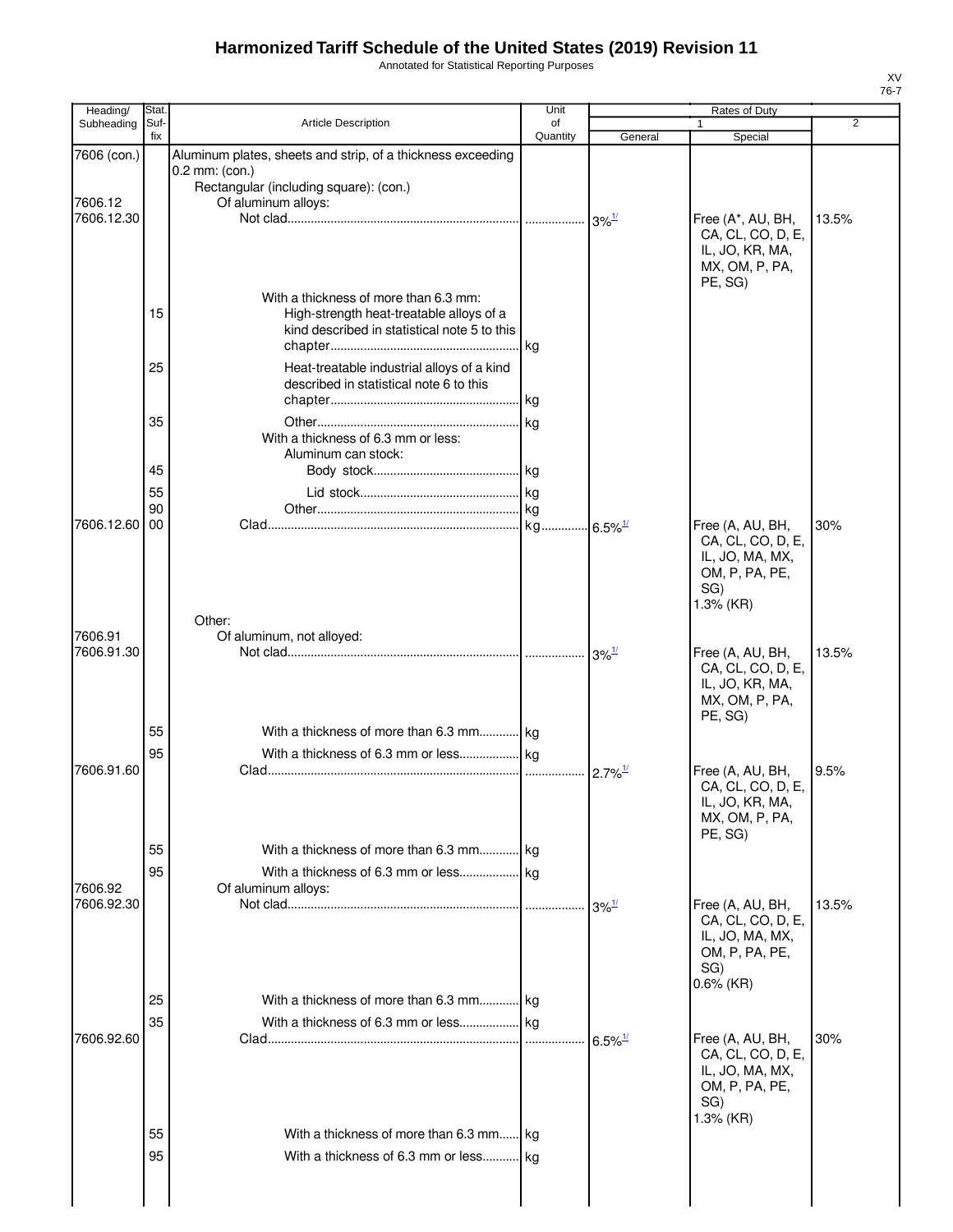Annotated for Statistical Reporting Purposes

| Heading/                 | Stat.          |                                                                                                                                                                                                                                                                              | Unit                   |                                           | Rates of Duty                                                                                     |       |
|--------------------------|----------------|------------------------------------------------------------------------------------------------------------------------------------------------------------------------------------------------------------------------------------------------------------------------------|------------------------|-------------------------------------------|---------------------------------------------------------------------------------------------------|-------|
| Subheading               | Suf-<br>fix    | <b>Article Description</b>                                                                                                                                                                                                                                                   | of<br>Quantity         | General                                   | Special                                                                                           | 2     |
| 7607<br>7607.11          |                | Aluminum foil (whether or not printed, or backed with paper,<br>paperboard, plastics or similar backing materials) of a<br>thickness (excluding any backing) not exceeding 0.2 mm:<br>Not backed:<br>Rolled but not further worked:<br>Of a thickness not exceeding 0.15 mm: |                        |                                           |                                                                                                   |       |
| 7607.11.30 00            |                |                                                                                                                                                                                                                                                                              |                        |                                           | Free (A, AU, BH,<br>CA, CL, CO, D, E,<br>IL, JO, KR, MA,<br>MX, OM, P, PA,<br>PE, SG)             | 40%   |
| 7607.11.60               | 10             | Boxed aluminium foil weighing not more                                                                                                                                                                                                                                       |                        |                                           | Free (A, AU, BH,<br>CA, CL, CO, D, E,<br>IL, JO, MA, MX,<br>OM, P, PA, PE,<br>SG)<br>1% (KR)      | 40%   |
|                          | 90             |                                                                                                                                                                                                                                                                              | m <sup>2</sup><br>. kg |                                           |                                                                                                   |       |
| 7607.11.90               |                |                                                                                                                                                                                                                                                                              | m <sup>2</sup>         | $3\%$ <sup><math>\frac{1}{2}</math></sup> | Free (A, AU, BH,<br>CA, CL, CO, D, E,<br>IL, JO, MA, MX,<br>OM, P, PA, PE,<br>SG)                 | 13.5% |
| 7607.19                  | 30<br>60<br>90 | Aluminum can stock:<br>Other:                                                                                                                                                                                                                                                |                        |                                           | $0.6\%$ (KR)                                                                                      |       |
| 7607.19.10 00            |                |                                                                                                                                                                                                                                                                              |                        |                                           | Free (A, AU, BH,<br>CA, CL, CO, D, E,<br>IL, JO, MA, MX,<br>OM, P, PA, PE,<br>SG)<br>1% (KR)      | 40%   |
| 7607.19.30 00            |                | Other:<br>Cut to shape, of a thickness not exceeding                                                                                                                                                                                                                         | kg 5.7% <sup>1/</sup>  |                                           | Free (A, AU, BH,<br>CA, CL, CO, D, E,<br>IL, JO, MA, MX,<br>OM, P, PA, PE,<br>SG)<br>$1.1\%$ (KR) | 45%   |
| 7607.19.60 00            |                |                                                                                                                                                                                                                                                                              |                        |                                           | Free (A, AU, BH,<br>CA, CL, CO, D, E,<br>IL, JO, MA, MX,<br>OM, P, PA, PE,<br>SG)<br>$0.6\%$ (KR) | 13.5% |
| 7607.20<br>7607.20.10 00 |                | Backed:<br>Covered or decorated with a character, design, fancy                                                                                                                                                                                                              |                        |                                           | Free (A, AU, BH,<br>CA, CL, CO, D, E,<br>IL, JO, MA, MX,<br>OM, P, PA, PE,<br>SG)<br>$0.7\%$ (KR) | 22.5% |
| 7607.20.50 00            |                |                                                                                                                                                                                                                                                                              |                        |                                           |                                                                                                   | 23%   |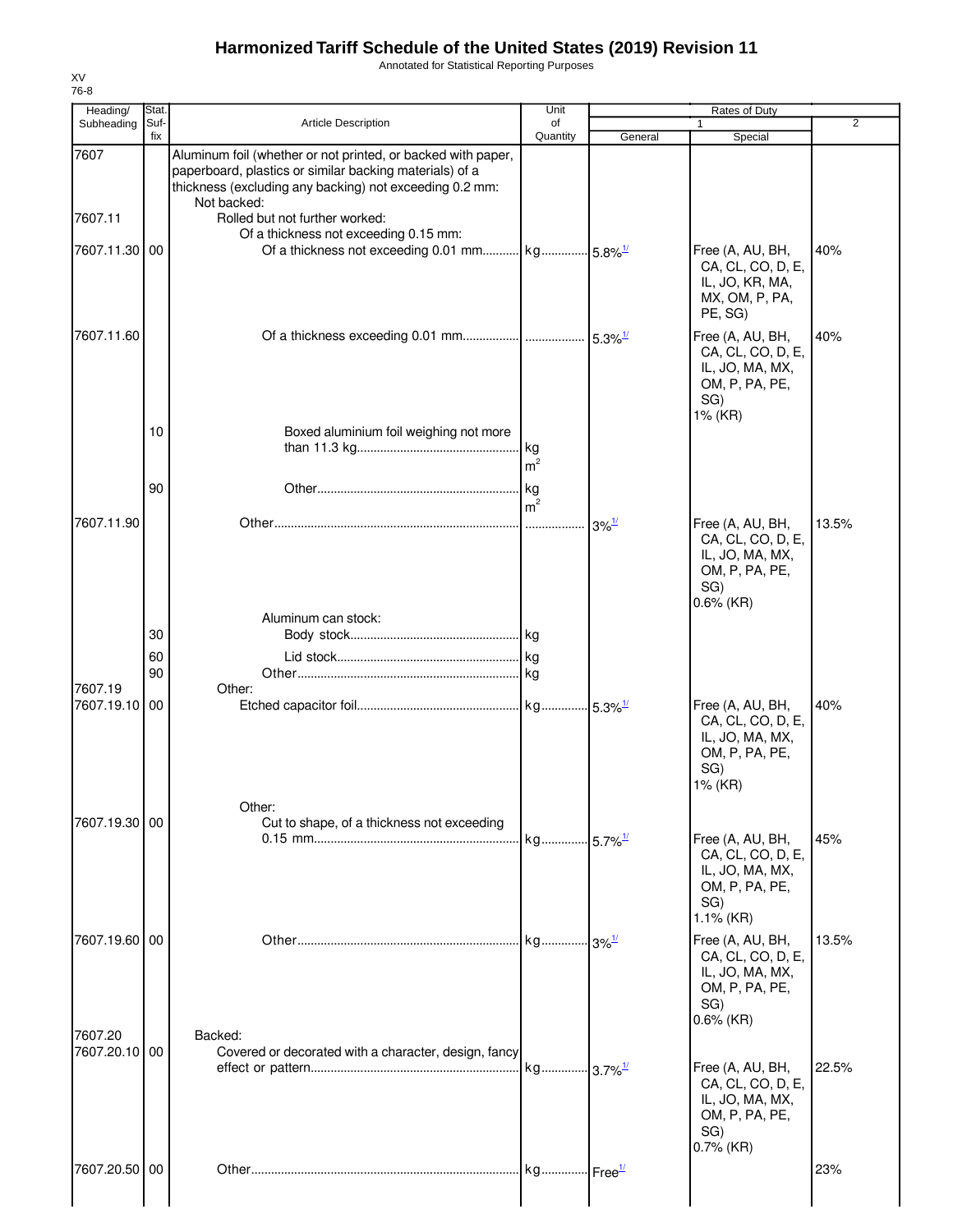Annotated for Statistical Reporting Purposes

| Heading/           | Stat.       |                                                                                                                                                                                                                                                                                                                                                                                                                                                           | Unit                  |         | Rates of Duty                                                                                                    |                |
|--------------------|-------------|-----------------------------------------------------------------------------------------------------------------------------------------------------------------------------------------------------------------------------------------------------------------------------------------------------------------------------------------------------------------------------------------------------------------------------------------------------------|-----------------------|---------|------------------------------------------------------------------------------------------------------------------|----------------|
| Subheading         | Suf-<br>fix | Article Description                                                                                                                                                                                                                                                                                                                                                                                                                                       | of<br>Quantity        | General | $\mathbf{1}$<br>Special                                                                                          | $\overline{2}$ |
| 7608               |             | Aluminum tubes and pipes:                                                                                                                                                                                                                                                                                                                                                                                                                                 |                       |         |                                                                                                                  |                |
| 7608.10.00         |             |                                                                                                                                                                                                                                                                                                                                                                                                                                                           |                       |         | Free (A, AU, B, BH,                                                                                              | 45%            |
|                    |             |                                                                                                                                                                                                                                                                                                                                                                                                                                                           |                       |         | C, CA, CL, CO, D,<br>E, IL, JO, MA, MX,<br>OM, P, PA, PE,<br>SG)                                                 |                |
|                    |             |                                                                                                                                                                                                                                                                                                                                                                                                                                                           |                       |         | 1.1% $(KR)^{3/2}$                                                                                                |                |
|                    | 30          |                                                                                                                                                                                                                                                                                                                                                                                                                                                           |                       |         |                                                                                                                  |                |
|                    | 90          |                                                                                                                                                                                                                                                                                                                                                                                                                                                           |                       |         |                                                                                                                  |                |
| 7608.20.00         |             |                                                                                                                                                                                                                                                                                                                                                                                                                                                           |                       |         | Free (A, AU, B, BH, 45%<br>C, CA, CL, CO, D,<br>E, IL, JO, MA, MX,<br>OM, P, PA, PE,<br>SG)<br>1.1% $(KR)^{3/2}$ |                |
|                    | 30          |                                                                                                                                                                                                                                                                                                                                                                                                                                                           |                       |         |                                                                                                                  |                |
|                    | 90          |                                                                                                                                                                                                                                                                                                                                                                                                                                                           |                       |         |                                                                                                                  |                |
|                    |             |                                                                                                                                                                                                                                                                                                                                                                                                                                                           |                       |         |                                                                                                                  |                |
|                    |             | 7609.00.00   00   Aluminum tube or pipe fittings (for example, couplings, elbows,                                                                                                                                                                                                                                                                                                                                                                         |                       |         |                                                                                                                  |                |
|                    |             |                                                                                                                                                                                                                                                                                                                                                                                                                                                           | kg 5.7% <sup>1/</sup> |         | Free (A, AU, B, BH,<br>CA, CL, CO, D, E,<br>IL, JO, MA, MX,<br>OM, P, PA, PE,<br>SG)<br>$1.1\%$ (KR)             | 45%            |
| 7610<br>7610.10.00 |             | Aluminum structures (excluding prefabricated buildings of<br>heading 9406) and parts of structures (for example, bridges<br>and bridge-sections, towers, lattice masts, roofs, roofing<br>frameworks, doors and windows and their frames and<br>thresholds for doors, balustrades, pillars and columns);<br>aluminum plates, rods, profiles, tubes and the like, prepared<br>for use in structures:<br>Doors, windows and their frames and thresholds for |                       |         |                                                                                                                  |                |
|                    |             |                                                                                                                                                                                                                                                                                                                                                                                                                                                           |                       |         | Free (A, AU, BH,<br>CA, CL, CO, D, E,<br>IL, JO, KR, MA,<br>MX, OM, P, PA,<br>PE, SG)                            | 45%            |
|                    | 10          |                                                                                                                                                                                                                                                                                                                                                                                                                                                           |                       |         |                                                                                                                  |                |
|                    | 20          | Thresholds for doors.                                                                                                                                                                                                                                                                                                                                                                                                                                     | ka                    |         |                                                                                                                  |                |
|                    | 30          |                                                                                                                                                                                                                                                                                                                                                                                                                                                           |                       |         |                                                                                                                  |                |
| 7610.90.00         |             |                                                                                                                                                                                                                                                                                                                                                                                                                                                           |                       |         | Free (A, AU, BH,                                                                                                 | 45%            |
|                    |             |                                                                                                                                                                                                                                                                                                                                                                                                                                                           |                       |         | CA, CL, CO, D, E,<br>IL, JO, KR, MA,<br>MX, OM, P, PA,<br>PE, SG)                                                |                |
|                    | 20          | Sheet-metal roofing, siding, flooring, and roof guttering                                                                                                                                                                                                                                                                                                                                                                                                 |                       |         |                                                                                                                  |                |
|                    | 40          |                                                                                                                                                                                                                                                                                                                                                                                                                                                           |                       |         |                                                                                                                  |                |
|                    |             | Other:                                                                                                                                                                                                                                                                                                                                                                                                                                                    |                       |         |                                                                                                                  |                |
|                    | 60          |                                                                                                                                                                                                                                                                                                                                                                                                                                                           |                       |         |                                                                                                                  |                |
|                    | 80          |                                                                                                                                                                                                                                                                                                                                                                                                                                                           |                       |         |                                                                                                                  |                |
| 7611.00.00         |             | Aluminum reservoirs, tanks, vats and similar containers, for<br>any material (other than compressed or liquefied gas), of a<br>capacity exceeding 300 liters, whether or not lined or heat<br>insulated, but not fitted with mechanical or thermal                                                                                                                                                                                                        |                       |         |                                                                                                                  |                |
|                    |             |                                                                                                                                                                                                                                                                                                                                                                                                                                                           |                       |         | Free (A, AU, BH,<br>CA, CL, CO, D, E,<br>IL, JO, KR, MA,<br>MX, OM, P, PA,<br>PE, SG)                            | 45%            |
|                    | 30          |                                                                                                                                                                                                                                                                                                                                                                                                                                                           |                       |         |                                                                                                                  |                |
|                    |             |                                                                                                                                                                                                                                                                                                                                                                                                                                                           |                       |         |                                                                                                                  |                |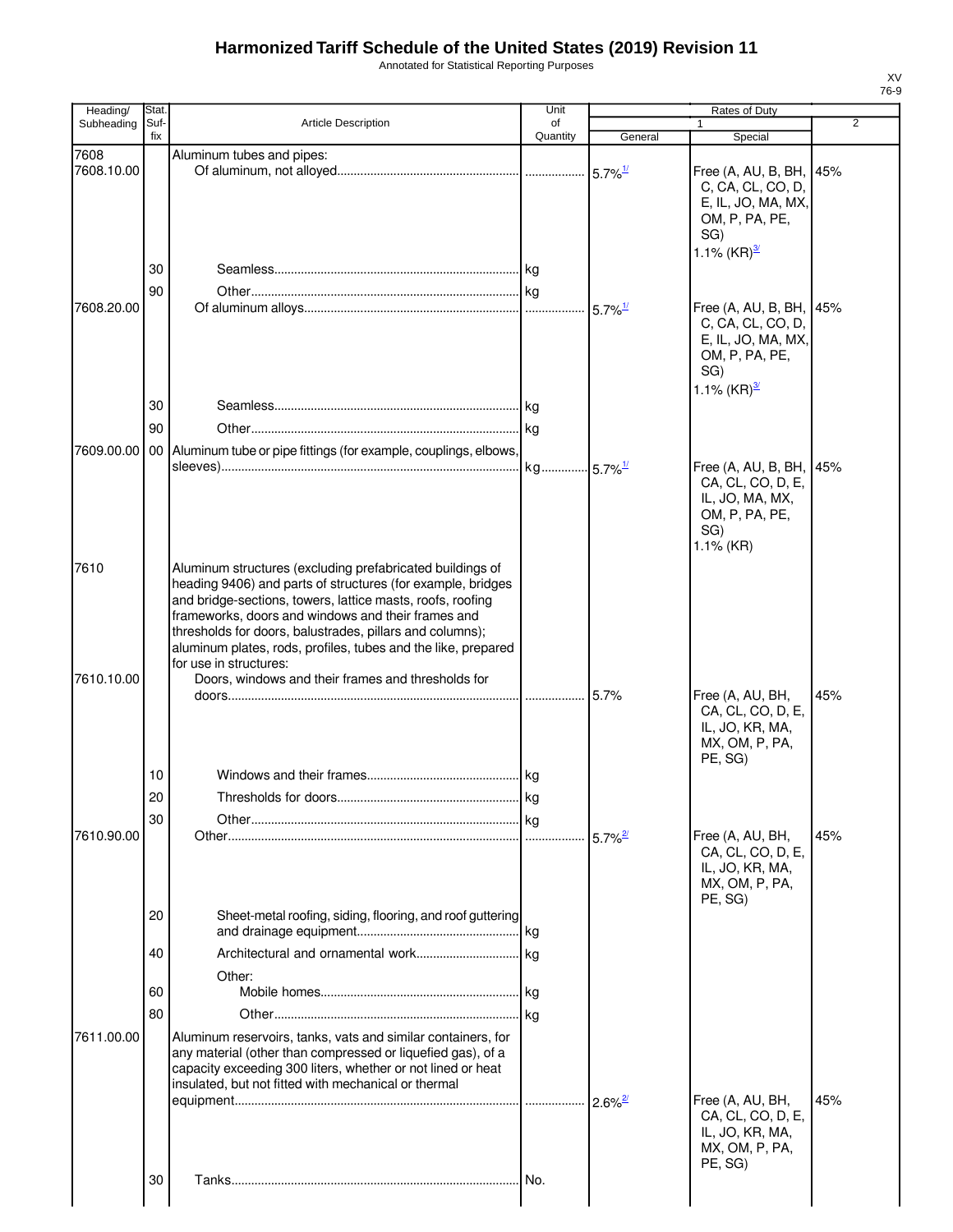Annotated for Statistical Reporting Purposes

| Heading/<br>Subheading | Stat.     |                                                                                                                                                                                                                                                                        | Unit           |         | Rates of Duty  |                |
|------------------------|-----------|------------------------------------------------------------------------------------------------------------------------------------------------------------------------------------------------------------------------------------------------------------------------|----------------|---------|----------------|----------------|
|                        | Suf-      | Article Description                                                                                                                                                                                                                                                    | of<br>Quantity |         | $\overline{1}$ | $\overline{2}$ |
| 7611.00.00<br>(con.)   | fix<br>90 | Aluminum reservoirs, tanks, vats and similar containers, for<br>any material (other than compressed or liquefied gas), of a<br>capacity exceeding 300 liters, whether or not lined or heat<br>insulated, but not fitted with mechanical or thermal equipment<br>(con.) | No.            | General | Special        |                |
|                        |           |                                                                                                                                                                                                                                                                        |                |         |                |                |
|                        |           |                                                                                                                                                                                                                                                                        |                |         |                |                |
|                        |           |                                                                                                                                                                                                                                                                        |                |         |                |                |
|                        |           |                                                                                                                                                                                                                                                                        |                |         |                |                |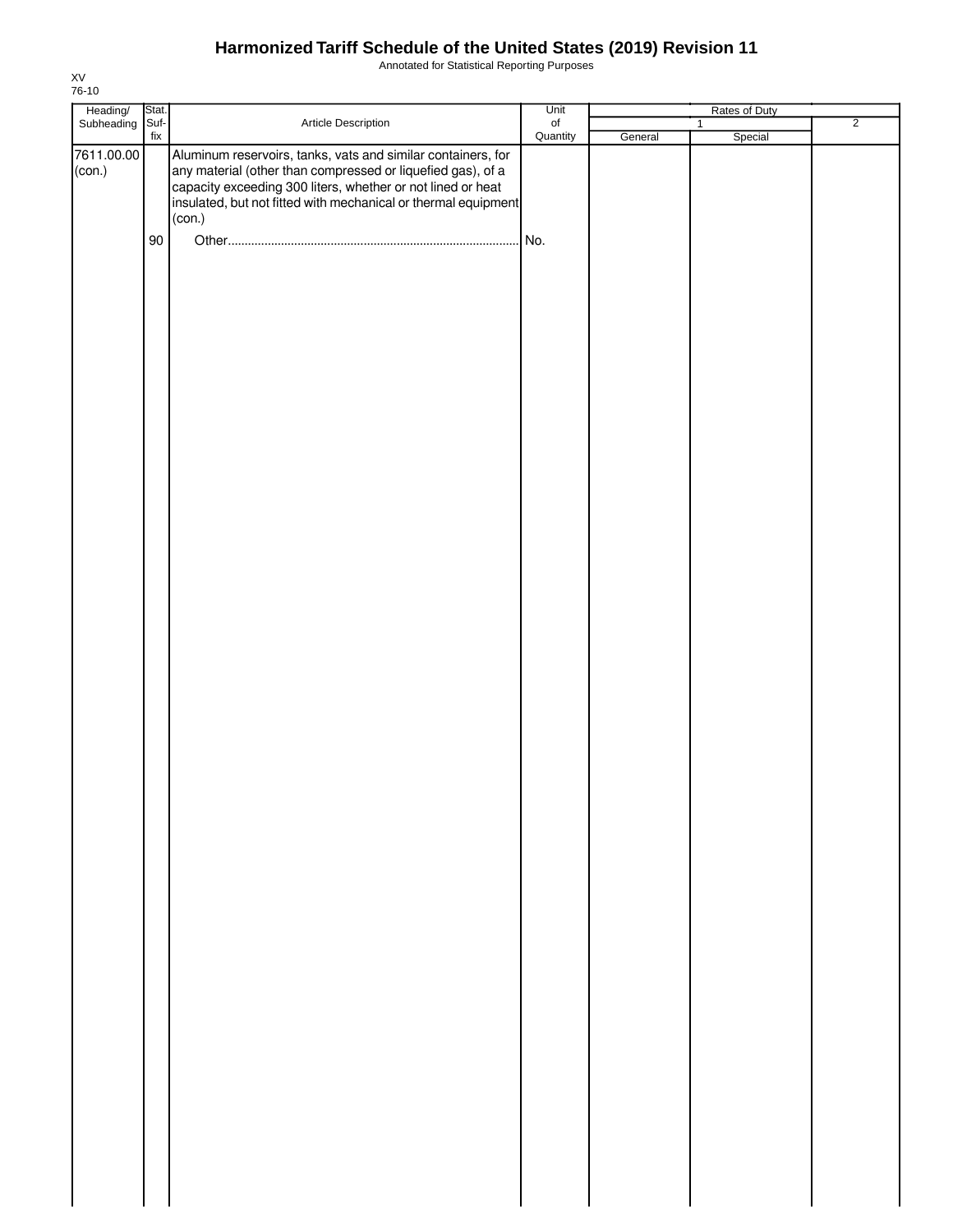Annotated for Statistical Reporting Purposes

| Heading/              | Stat.       |                                                                                                                                                                                                                                                                                                                            | Unit           |                                             | Rates of Duty                                                                                 |                |
|-----------------------|-------------|----------------------------------------------------------------------------------------------------------------------------------------------------------------------------------------------------------------------------------------------------------------------------------------------------------------------------|----------------|---------------------------------------------|-----------------------------------------------------------------------------------------------|----------------|
| Subheading            | Suf-<br>fix | Article Description                                                                                                                                                                                                                                                                                                        | of<br>Quantity | General                                     | 1<br>Special                                                                                  | $\overline{2}$ |
| 7612<br>7612.10.00 00 |             | Aluminum casks, drums, cans, boxes and similar containers<br>(including rigid or collapsible tubular containers), for any<br>material (other than compressed or liquefied gas), of a capacity<br>not exceeding 300 liters, whether or not lined or heat insulated,<br>but not fitted with mechanical or thermal equipment: |                | $-2.4\%$ <sup>2/</sup>                      | Free (A, AU, BH,<br>CA, CL, CO, D, E,<br>IL, JO, KR, MA,<br>MX, OM, P, PA,<br>PE, SG)         | 45%            |
| 7612.90<br>7612.90.10 |             | Other:                                                                                                                                                                                                                                                                                                                     |                | $5.7\%$ <sup>2/</sup>                       | Free (A, AU, BH,<br>CA, CL, CO, D, E,<br>IL, JO, KR, MA,<br>MX, OM, P, PA,<br>PE, SG)         | 45%            |
|                       | 30          | Cans of a capacity not exceeding 355 ml No.                                                                                                                                                                                                                                                                                |                |                                             |                                                                                               |                |
|                       | 60          | Cans of a capacity exceeding 355 ml but less than                                                                                                                                                                                                                                                                          |                |                                             |                                                                                               |                |
| 7612.90.50            | 90<br>00    |                                                                                                                                                                                                                                                                                                                            | No.<br>No      |                                             |                                                                                               | 25%            |
|                       |             | 7613.00.00   00   Aluminum containers for compressed or liquefied gas No                                                                                                                                                                                                                                                   |                | Free <sup>27</sup>                          |                                                                                               |                |
|                       |             |                                                                                                                                                                                                                                                                                                                            |                | $-5%^{2/3}$                                 | Free (A, AU, BH,<br>CA, CL, CO, D, E,<br>IL, JO, KR, MA,<br>MX, OM, P, PA,<br>PE, SG)         | 25%            |
| 7614                  |             | Stranded wire, cables, plaited bands and the like, including<br>slings and similar articles, of aluminum, not electrically<br>insulated:                                                                                                                                                                                   |                |                                             |                                                                                               |                |
| 7614.10               |             | With steel core:                                                                                                                                                                                                                                                                                                           |                |                                             |                                                                                               |                |
| 7614.10.10 00         |             | Not fitted with fittings and not made up into articles kg                                                                                                                                                                                                                                                                  |                | $4.9\%$ <sup><math>\frac{4}{3}</math></sup> | Free (A+, AU, BH,<br>CA, CL, CO, D, E,<br>IL, JO, KR, MA,<br>MX, OM, P, PA,<br>PE, SG)        | 35%            |
| 7614.10.50 00         |             |                                                                                                                                                                                                                                                                                                                            |                |                                             | Free (A*, AU, B, BH, 35%<br>CA, CL, CO, D, E,<br>IL, JO, KR, MA,<br>MX, OM, P, PA,<br>PE, SG) |                |
| 7614.90               |             | Other:                                                                                                                                                                                                                                                                                                                     |                |                                             |                                                                                               |                |
| 7614.90.20 00         |             | Not fitted with fittings and not made up into articles:                                                                                                                                                                                                                                                                    | kg             | $4.9\%$ <sup><math>\frac{4}{3}</math></sup> | Free (A, AU, BH,<br>CA, CL, CO, D, E,<br>IL, JO, KR, MA,<br>MX, OM, P, PA,                    | 35%            |
| 7614.90.40 00         |             |                                                                                                                                                                                                                                                                                                                            | kg             | $4.9\%$ <sup>2/</sup>                       | PE. SG)<br>Free (A+, AU, BH,<br>CA, CL, CO, D, E,                                             | 35%            |
| 7614.90.50            | 00          |                                                                                                                                                                                                                                                                                                                            |                | $-5.7\%$ <sup>2/</sup>                      | IL, JO, KR, MA,<br>MX, OM, P, PA,<br>PE, SG)<br>Free (A, AU, B, BH,                           | 45%            |
|                       |             |                                                                                                                                                                                                                                                                                                                            |                |                                             | CA, CL, CO, D, E,<br>IL, JO, KR, MA,<br>MX, OM, P, PA,<br>PE, SG)                             |                |

XV 76-11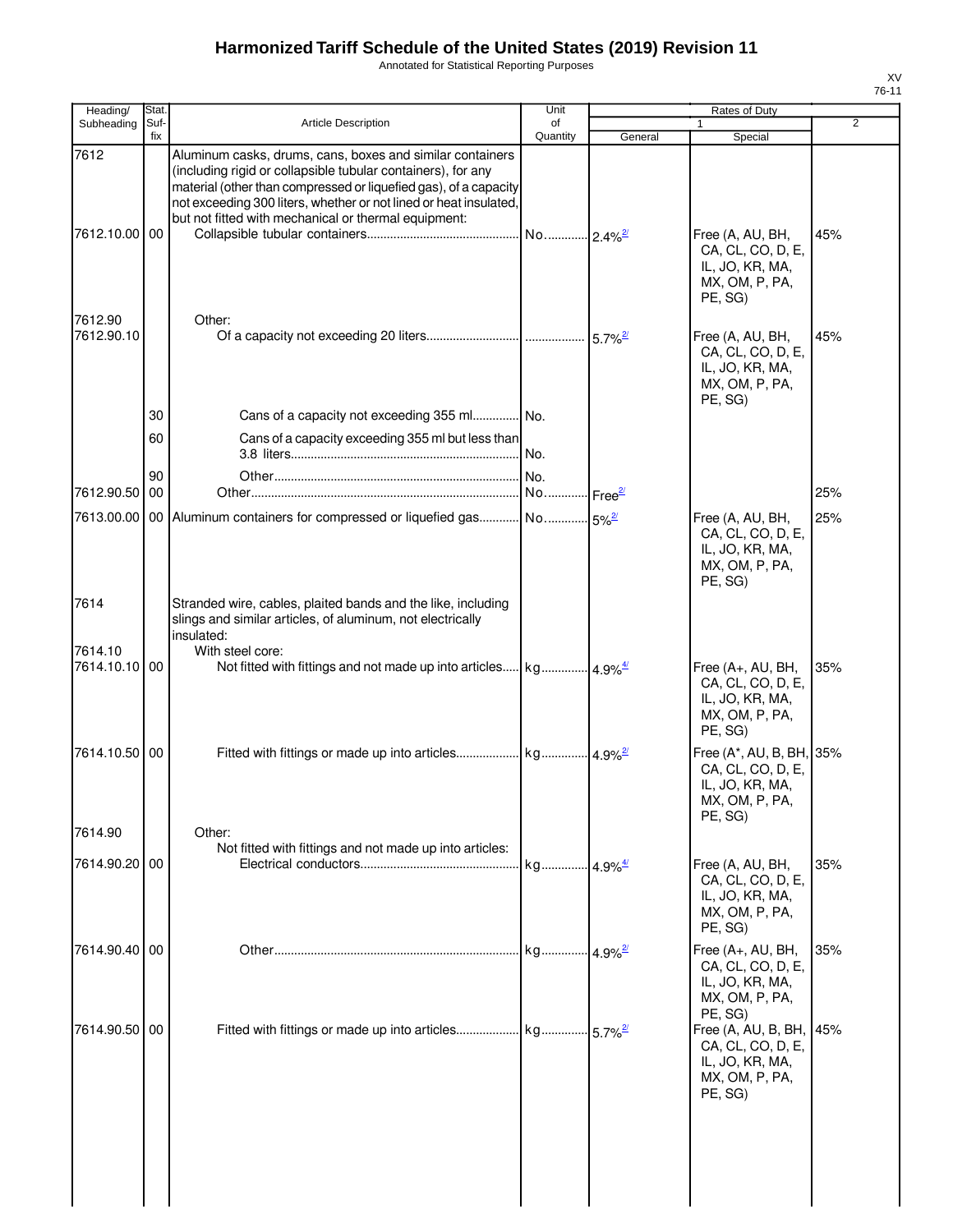Annotated for Statistical Reporting Purposes

| Heading/   | Stat. |                                                                                                                                                                                         | Unit         |         | Rates of Duty                                                                         |                |
|------------|-------|-----------------------------------------------------------------------------------------------------------------------------------------------------------------------------------------|--------------|---------|---------------------------------------------------------------------------------------|----------------|
| Subheading | Suf-  | Article Description                                                                                                                                                                     | of           |         | 1                                                                                     | $\overline{2}$ |
| 7615       | fix   | Table, kitchen or other household articles and parts thereof,<br>of aluminum; pot scourers and scouring or polishing pads,<br>gloves and the like, of aluminum; sanitary ware and parts | Quantity     | General | Special                                                                               |                |
| 7615.10    |       | thereof, of aluminum:<br>Table, kitchen or other household articles and parts thereof;<br>pot scourers and scouring or polishing pads, gloves and<br>the like:                          |              |         |                                                                                       |                |
| 7615.10.11 | 00    | Pot scourers and scouring or polishing pads, gloves                                                                                                                                     | kg 3.1%      |         | Free (A, AU, BH,<br>CA, CL, CO, D, E,<br>IL, JO, KR, MA,<br>MX, OM, P, PA,<br>PE, SG) | 45.5%          |
| 7615.10.20 |       | Other:<br>Cooking and kitchen ware:<br>Enameled or glazed or containing nonstick<br>interior finishes:                                                                                  |              |         | Free (A, AU, BH,                                                                      | 45.5%          |
|            | 15    | Bakeware (cookware not suitable for                                                                                                                                                     |              |         | CA, CL, CO, D, E,<br>IL, JO, KR, MA,<br>MX, OM, P, PA,<br>PE, SG)                     |                |
|            | 25    |                                                                                                                                                                                         | kg<br>.l No. |         |                                                                                       |                |
| 7615.10.30 |       |                                                                                                                                                                                         | kg           | 3.1%    | Free (A*, AU, BH,<br>CA, CL, CO, D, E,<br>IL, JO, KR, MA,<br>MX, OM, P, PA,           | 45.5%          |
|            | 15    | Bakeware (cookware not suitable for                                                                                                                                                     | No.<br>kg    |         | PE, SG)                                                                               |                |
|            | 25    |                                                                                                                                                                                         | No.<br>kg    |         |                                                                                       |                |
|            |       |                                                                                                                                                                                         |              |         |                                                                                       |                |
|            |       |                                                                                                                                                                                         |              |         |                                                                                       |                |
|            |       |                                                                                                                                                                                         |              |         |                                                                                       |                |
|            |       |                                                                                                                                                                                         |              |         |                                                                                       |                |
|            |       |                                                                                                                                                                                         |              |         |                                                                                       |                |
|            |       |                                                                                                                                                                                         |              |         |                                                                                       |                |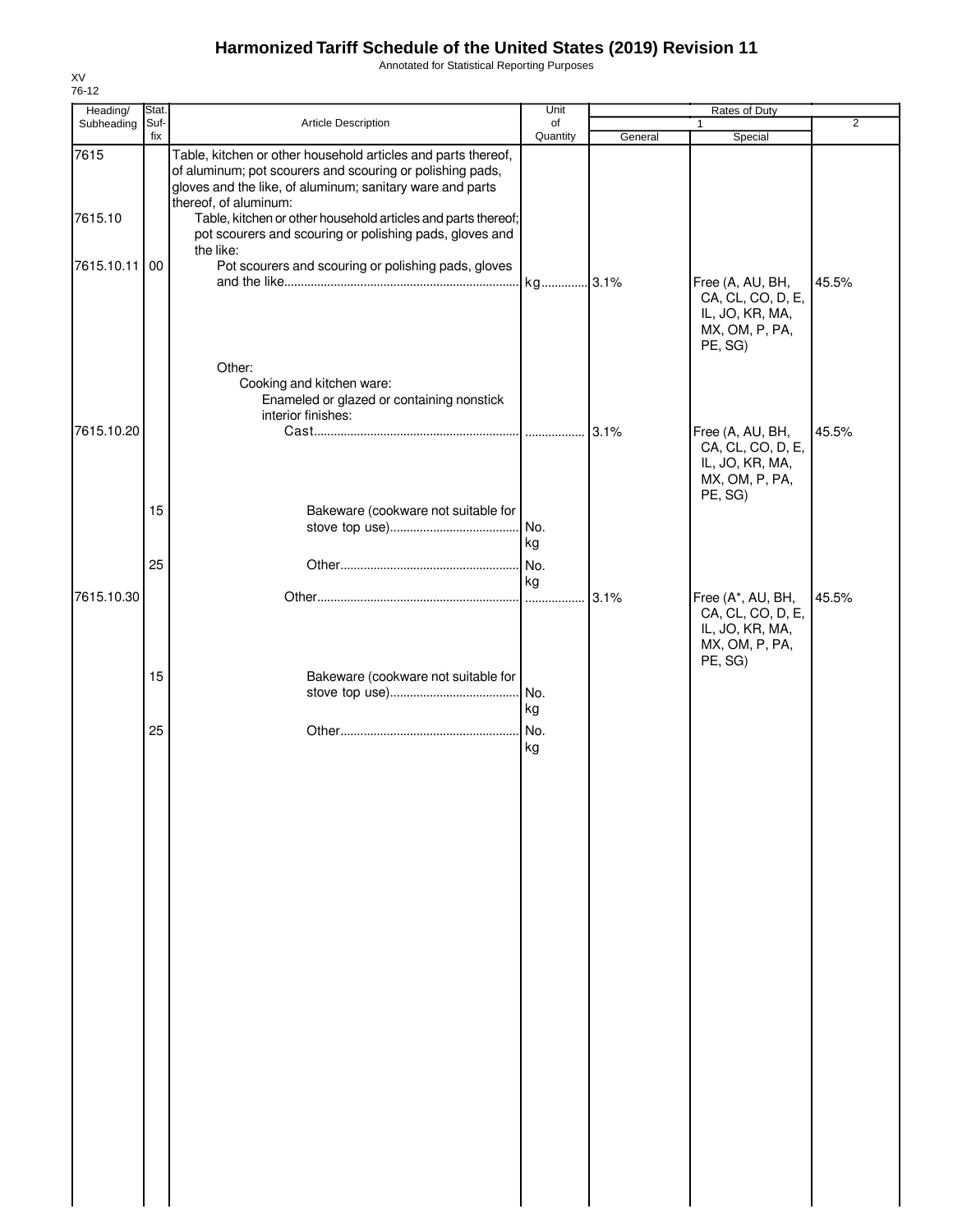Annotated for Statistical Reporting Purposes

| ۰.<br>۰, |  |
|----------|--|

| Heading/                         | Stat.       |                                                                                                                                                                                                                                                                                                                                                                                                                                                                           | Unit             | Rates of Duty |                                                                                                  |                |  |
|----------------------------------|-------------|---------------------------------------------------------------------------------------------------------------------------------------------------------------------------------------------------------------------------------------------------------------------------------------------------------------------------------------------------------------------------------------------------------------------------------------------------------------------------|------------------|---------------|--------------------------------------------------------------------------------------------------|----------------|--|
| Subheading                       | Suf-<br>fix | Article Description                                                                                                                                                                                                                                                                                                                                                                                                                                                       | of<br>Quantity   | General       | 1<br>Special                                                                                     | $\overline{2}$ |  |
| 7615 (con.)<br>7615.10<br>(con.) |             | Table, kitchen or other household articles and parts thereof,<br>of aluminum; pot scourers and scouring or polishing pads,<br>gloves and the like, of aluminum; sanitary ware and parts<br>thereof, of aluminum: (con.)<br>Table, kitchen or other household articles and parts thereof;<br>pot scourers and scouring or polishing pads, gloves and<br>the like: (con.)<br>Other: (con.)<br>Cooking and kitchen ware: (con.)<br>Not enameled or glazed and not containing |                  |               |                                                                                                  |                |  |
| 7615.10.50                       |             | nonstick interior finishes:                                                                                                                                                                                                                                                                                                                                                                                                                                               |                  | 3.1%          | Free (A*, AU, BH,<br>CA, CL, CO, D, E,<br>IL, JO, KR, MA,<br>MX, OM, P, PA,<br>PE, SG)           | 45.5%          |  |
|                                  | 20<br>40    | Bakeware (cookware not suitable for                                                                                                                                                                                                                                                                                                                                                                                                                                       | No.<br>kg<br>No. |               |                                                                                                  |                |  |
| 7615.10.71                       |             |                                                                                                                                                                                                                                                                                                                                                                                                                                                                           | kg               | 3.1%          | Free (A, AU, BH,<br>CA, CL, CO, D, E,<br>IL, JO, KR, MA,<br>MX, OM, P, PA,<br>PE, SG)            | 45.5%          |  |
|                                  | 25          | Containers suitable for food<br>preparation, baking, reheating or<br>storage, 0.04 mm or more but not over<br>0.22 mm in thickness                                                                                                                                                                                                                                                                                                                                        | No.<br>kg        |               |                                                                                                  |                |  |
|                                  | 30          | Other cookware:<br>Bakeware (cookware not suitable<br>for stovetop use)                                                                                                                                                                                                                                                                                                                                                                                                   | l No.<br>kg      |               |                                                                                                  |                |  |
|                                  | 55<br>80    |                                                                                                                                                                                                                                                                                                                                                                                                                                                                           | No.<br>kg<br>No. |               |                                                                                                  |                |  |
| 7615.10.91 00                    |             | Other                                                                                                                                                                                                                                                                                                                                                                                                                                                                     | kg<br>lka.       | 3.1%          | Free (A, AU, BH,<br>CA, CL, CO, D, E,<br>IL, JO, KR, MA,<br>MX, OM, P, PA,                       | 45.5%          |  |
| 7615.20.00 00                    |             |                                                                                                                                                                                                                                                                                                                                                                                                                                                                           |                  |               | PE, SG)<br>Free (A, AU, BH,<br>CA, CL, CO, D, E,<br>IL, JO, KR, MA,<br>MX, OM, P, PA,<br>PE, SG) | 45.5%          |  |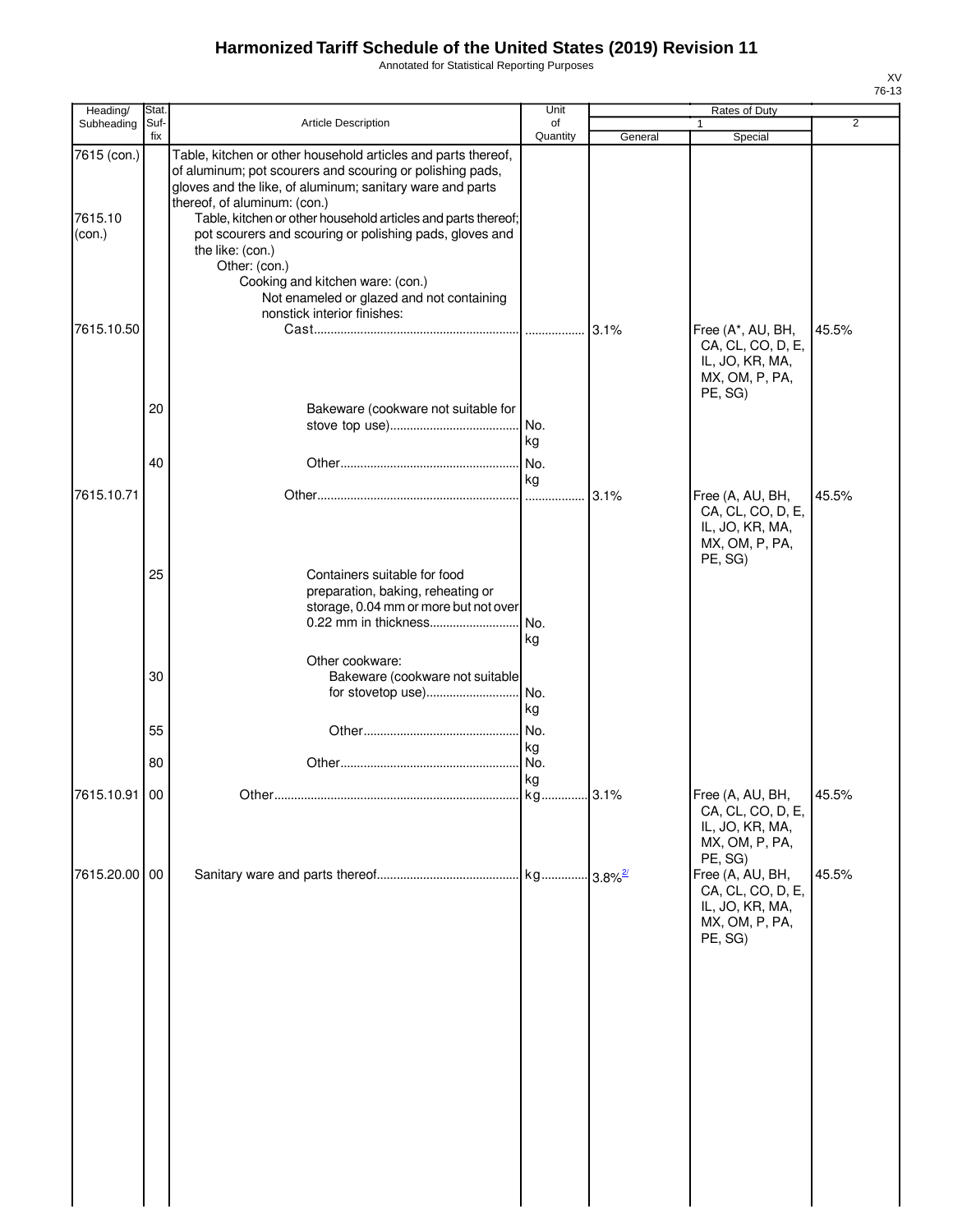Annotated for Statistical Reporting Purposes

| Heading/        | Stat.       |                                                                                                                                                                                              | Unit           |                       | Rates of Duty                                                                                |                |
|-----------------|-------------|----------------------------------------------------------------------------------------------------------------------------------------------------------------------------------------------|----------------|-----------------------|----------------------------------------------------------------------------------------------|----------------|
| Subheading      | Suf-<br>fix | Article Description                                                                                                                                                                          | of<br>Quantity | General               | Special                                                                                      | $\overline{2}$ |
| 7616<br>7616.10 |             | Other articles of aluminum:<br>Nails, tacks, staples (other than those of heading 8305),<br>screws, bolts, nuts, screw hooks, rivets, cotters, cotter<br>pins, washers and similar articles: |                |                       |                                                                                              |                |
| 7616.10.10 00   |             |                                                                                                                                                                                              |                |                       | Free (A, AU, BH,<br>CA, CL, CO, D, E,<br>IL, JO, KR, MA,<br>MX, OM, P, PA,<br>PE, SG)        | 45%            |
| 7616.10.30 00   |             |                                                                                                                                                                                              |                |                       | Free (A, AU, B, BH, 45%<br>CA, CL, CO, D, E,<br>IL, JO, KR, MA,<br>MX, OM, P, PA,<br>PE, SG) |                |
| 7616.10.50 00   |             | Other:                                                                                                                                                                                       |                |                       | Free (A, AU, B, BH, 45%<br>CA, CL, CO, D, E,<br>IL, JO, KR, MA,<br>MX, OM, P, PA,<br>PE, SG) |                |
| 7616.10.70      | 30          | Having shanks, threads or holes over 6 mm in                                                                                                                                                 |                | $5.5\%$ <sup>2/</sup> | Free (A, AU, B, BH, 45%<br>CA, CL, CO, D, E,<br>IL, JO, KR, MA,<br>MX, OM, P, PA,<br>PE, SG) |                |
|                 | 90          |                                                                                                                                                                                              |                |                       |                                                                                              |                |
| 7616.10.90      |             |                                                                                                                                                                                              |                | $6\%$ <sup>2/</sup>   | Free (A, AU, B, BH, 45%<br>CA, CL, CO, D, E,<br>IL, JO, KR, MA,<br>MX, OM, P, PA,<br>PE, SG) |                |
|                 | 30<br>90    |                                                                                                                                                                                              |                |                       |                                                                                              |                |
|                 |             |                                                                                                                                                                                              |                |                       |                                                                                              |                |
|                 |             |                                                                                                                                                                                              |                |                       |                                                                                              |                |
|                 |             |                                                                                                                                                                                              |                |                       |                                                                                              |                |
|                 |             |                                                                                                                                                                                              |                |                       |                                                                                              |                |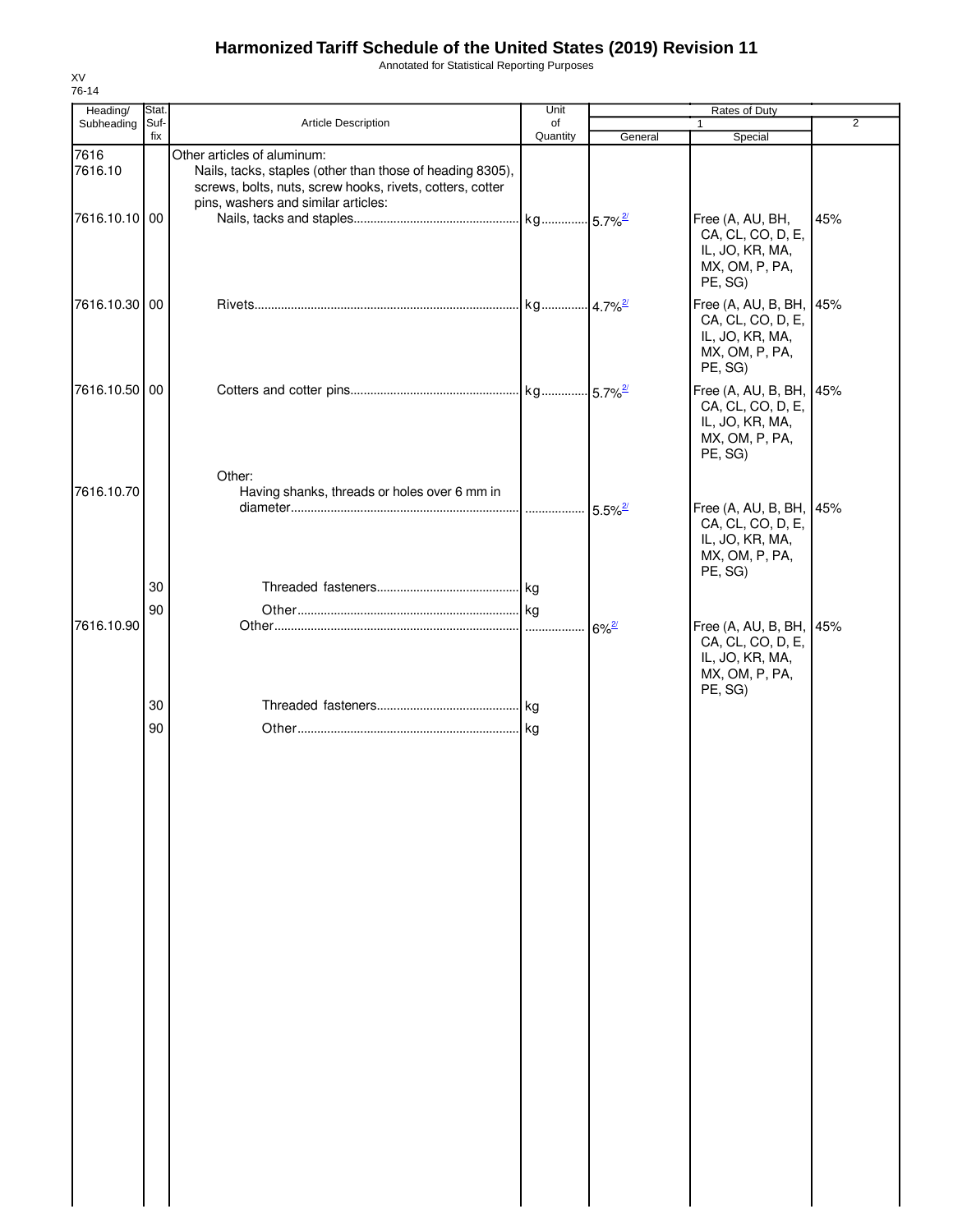Annotated for Statistical Reporting Purposes

| Heading/      | Stat. |                                                                                                                                 | Unit     |         |                                                                                              |                |
|---------------|-------|---------------------------------------------------------------------------------------------------------------------------------|----------|---------|----------------------------------------------------------------------------------------------|----------------|
| Subheading    | Suf-  | Article Description                                                                                                             | of       |         | Rates of Duty<br>1                                                                           | $\overline{2}$ |
|               | fix   |                                                                                                                                 | Quantity | General | Special                                                                                      |                |
| 7616 (con.)   |       | Other articles of aluminum: (con.)<br>Other:                                                                                    |          |         |                                                                                              |                |
| 7616.91.00 00 |       |                                                                                                                                 |          |         | Free (A, AU, B, BH, 45%<br>CA, CL, CO, D, E,<br>IL, JO, KR, MA,<br>MX, OM, P, PA,<br>PE, SG) |                |
| 7616.99       |       | Other:                                                                                                                          |          |         |                                                                                              |                |
| 7616.99.10 00 |       |                                                                                                                                 |          |         |                                                                                              | 45%            |
| 7616.99.51    |       |                                                                                                                                 |          |         | Free (A, AU, B, BH, 45%<br>CA, CL, CO, D, E,<br>IL, JO, KR, MA,<br>MX, OM, P, PA,<br>PE, SG) |                |
|               | 20    | Laminated goods consisting of 2 or more<br>flat-rolled sheets of aluminum held together<br>with an adhesive or having a core of |          |         |                                                                                              |                |
|               | 30    |                                                                                                                                 |          |         |                                                                                              |                |
|               | 40    |                                                                                                                                 |          |         |                                                                                              |                |
|               | 50    | Hangers and supports for pipes and tubes kg                                                                                     |          |         |                                                                                              |                |
|               |       | Other:                                                                                                                          |          |         |                                                                                              |                |
|               | 60    |                                                                                                                                 |          |         |                                                                                              |                |
|               | 70    |                                                                                                                                 | .kg      |         |                                                                                              |                |
|               |       | Other:                                                                                                                          |          |         |                                                                                              |                |
|               | 75    |                                                                                                                                 |          |         |                                                                                              |                |
|               | 90    |                                                                                                                                 |          |         |                                                                                              |                |
|               |       |                                                                                                                                 |          |         |                                                                                              |                |